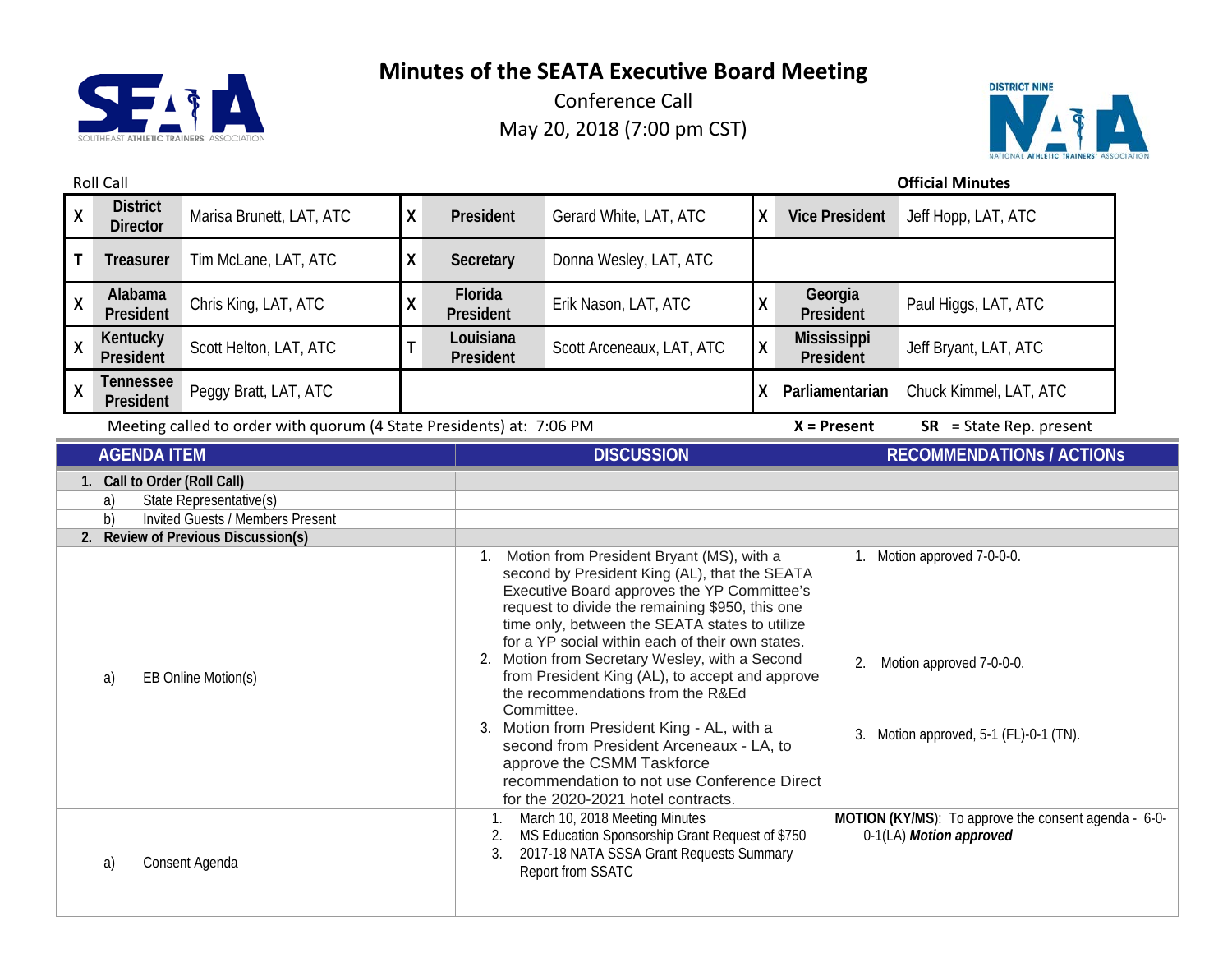



| <b>AGENDA ITEM</b>                                              | <b>DISCUSSION</b>                                                                                                                                                                                                                                                                                                                                                                                                                                                                                                                                                                                                                                                                                                                                                                                                                                                                                                                                                                                                                                                                                                                                                                                                                                                                                                                                                                                                                                                                                                                                                                                                                                                                                                                                                                                                                                      | <b>RECOMMENDATIONS / ACTIONS</b> |
|-----------------------------------------------------------------|--------------------------------------------------------------------------------------------------------------------------------------------------------------------------------------------------------------------------------------------------------------------------------------------------------------------------------------------------------------------------------------------------------------------------------------------------------------------------------------------------------------------------------------------------------------------------------------------------------------------------------------------------------------------------------------------------------------------------------------------------------------------------------------------------------------------------------------------------------------------------------------------------------------------------------------------------------------------------------------------------------------------------------------------------------------------------------------------------------------------------------------------------------------------------------------------------------------------------------------------------------------------------------------------------------------------------------------------------------------------------------------------------------------------------------------------------------------------------------------------------------------------------------------------------------------------------------------------------------------------------------------------------------------------------------------------------------------------------------------------------------------------------------------------------------------------------------------------------------|----------------------------------|
|                                                                 |                                                                                                                                                                                                                                                                                                                                                                                                                                                                                                                                                                                                                                                                                                                                                                                                                                                                                                                                                                                                                                                                                                                                                                                                                                                                                                                                                                                                                                                                                                                                                                                                                                                                                                                                                                                                                                                        |                                  |
| <b>Officer's Reports</b><br>4.<br><b>Director Brunett</b><br>a) | Board met in Dallas May 7-8<br>1. Spine Injury in Sport funding approved for Research for<br>Best Practices to be overseen by the University of<br>Washington Harborview Injury Prevention and Research<br>Center with Stan Herring, MD.<br>2. The next step in the Third Party Reimbursement<br>Initiative is to identify a state rep for Third Party<br>Reimbursement to work with Regional Directors. Erik<br>Nason (FL) is our Regional Director. Florida is one of 3<br>states that has receive a Third Party Reimbursement<br>Grant.<br>Bureau of Labor Statistics sees AT as a growing<br>3.<br>profession<br>4. Face to Face meeting with Dept. of Labor on June 12<br>with an opportunity to educate on AT Profession and<br>challenges at the state level.<br>5. The Healthcare Reform Workgroup has sent out a<br>Request for Proposals ACO-MSO with the deadline of<br>June 8. This will place an AT in an ACO/MSO to do<br>rehab and collect data over a 2 year period.<br>6. NATA approved Sexual Abuse Education Document.<br>7. GATHER – new membership benefit; beta testing is<br>happening now with hopes to launch very soon.<br>8. 100 scholars (14 in SEATA) in Leadership Academy; 38<br>of these will be attending NATA Convention.<br>9. Jennifer Yoder is new NATA Foundation Director and<br>will start at the end of May. District 10 has a new<br>Foundation Director, Bill Drake.<br>10. Circle of Champions has more than doubled (more<br>frequent donations)<br>11. BOD passed ICSM Transition to Practice document for<br>new hires.<br>12. Cramer is celebrating 100 yrs at MardiGras World for<br>Welcome Reception. 7,147 ATs registered 9907 total<br>registrants so far. Thanks to Ryan Green (host city<br>chair), Scott Arceneaux, and Gerard White for their<br>assistance in preparing for this convention. |                                  |
|                                                                 | 13. BOD approved Indianapolis for 2023 pending site visit.                                                                                                                                                                                                                                                                                                                                                                                                                                                                                                                                                                                                                                                                                                                                                                                                                                                                                                                                                                                                                                                                                                                                                                                                                                                                                                                                                                                                                                                                                                                                                                                                                                                                                                                                                                                             |                                  |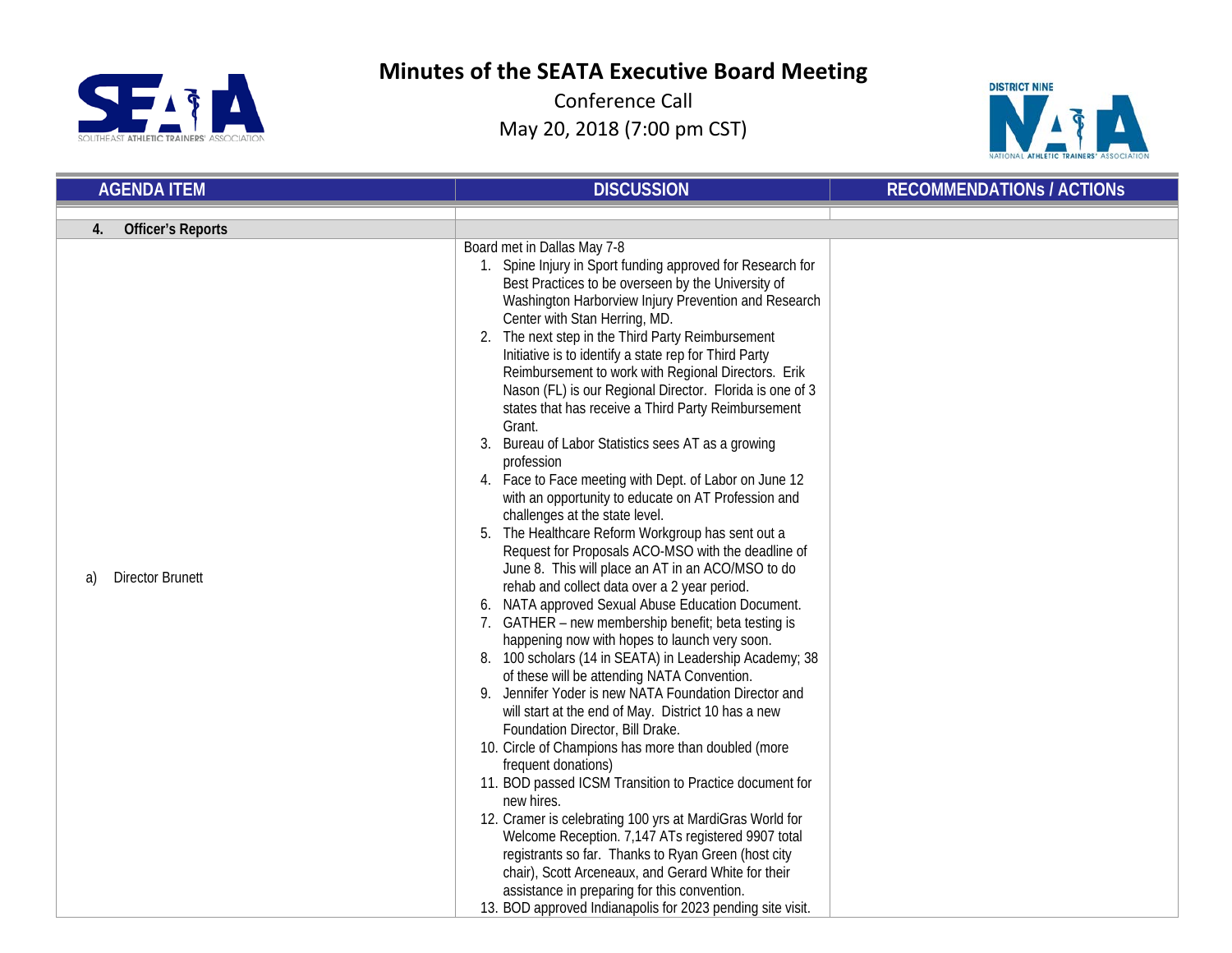SUIHEAST ATHLETIC TRAINERS' ASSOCIATION

**Minutes of the SEATA Executive Board Meeting**



| <b>AGENDA ITEM</b>                    | <b>DISCUSSION</b>                                                                                                                                                                                                                                                                                             | <b>RECOMMENDATIONS / ACTIONS</b>   |
|---------------------------------------|---------------------------------------------------------------------------------------------------------------------------------------------------------------------------------------------------------------------------------------------------------------------------------------------------------------|------------------------------------|
|                                       | 14. New NATA Chairs will take effect in June:<br>Rick Burkholder - PR Chair<br>a)<br>Anna Sedory - GAC Chair<br>b)<br>Sara Nottingham - EAC Chair<br>$\mathsf{C}$<br>d)<br>Lorna Strong - MDAT Chair<br>David Csillan - DST Chair<br>$\epsilon$<br>15. Update on YP District IX Representative - no update at |                                    |
| <b>President White</b><br>b)          | this time.<br>1. State Meeting Visits<br>AL - President White<br>a)<br>MS - President White<br>b)<br>KY - Director Brunet<br>$\mathcal{C}$<br>2. Updated SEATA Committee Directory and Liaison<br>Assignments                                                                                                 |                                    |
| Vice President Hopp<br>C)             | 1. Crowne Plaza Ravinia continuing with negotiations and<br>should be completed prior to June meeting.<br>Director Brunett asked for an updated bill regarding the<br>2.<br>charges; the hotel is crediting \$5 for rooms that were<br>overcharged and will issue an updated overall bill.                    |                                    |
| <b>Secretary Wesley</b><br>d)         | Update on transitioning mobile app to a SEATA Apple<br>account.                                                                                                                                                                                                                                               | President Arceneaux joined 7:25 PM |
| <b>Treasurer McLane</b><br>$\epsilon$ | Update: Eve Becker Doyle - \$2750.00 to "catch up" on this<br>scholarship.<br><b>Update: SEATA Memorial donations check</b><br>2.<br>Update: NATA Foundation Event sponsorship will be<br>3.<br>verified with office next week.                                                                               | No report given.                   |
| <b>Support Group Reports</b><br>5.    |                                                                                                                                                                                                                                                                                                               |                                    |
| <b>Standing Support Groups</b><br>a.  |                                                                                                                                                                                                                                                                                                               |                                    |
| i. SEATA CUATC                        | Updated on DISCUSSION: President Higgs (GA) will<br>recommend a SEATA member to President White to serve as<br>Chair for CUATC.                                                                                                                                                                               | Tabled at this time.               |
| Ad hoc / Taskforce(s)<br>$b_{1}$      |                                                                                                                                                                                                                                                                                                               |                                    |
| Legislative Grant Taskforce           | Update on ATCTION: Created a group to develop criteria to<br>fund the SEATA Discretionary/Emergency Legislative<br>Grant. (Treasurer McLane, Chris King (AL), Peggy Bratt<br>(TN) named to the work group.)                                                                                                   | Tabled at this time.               |
| <b>Old Business</b><br>6.             |                                                                                                                                                                                                                                                                                                               |                                    |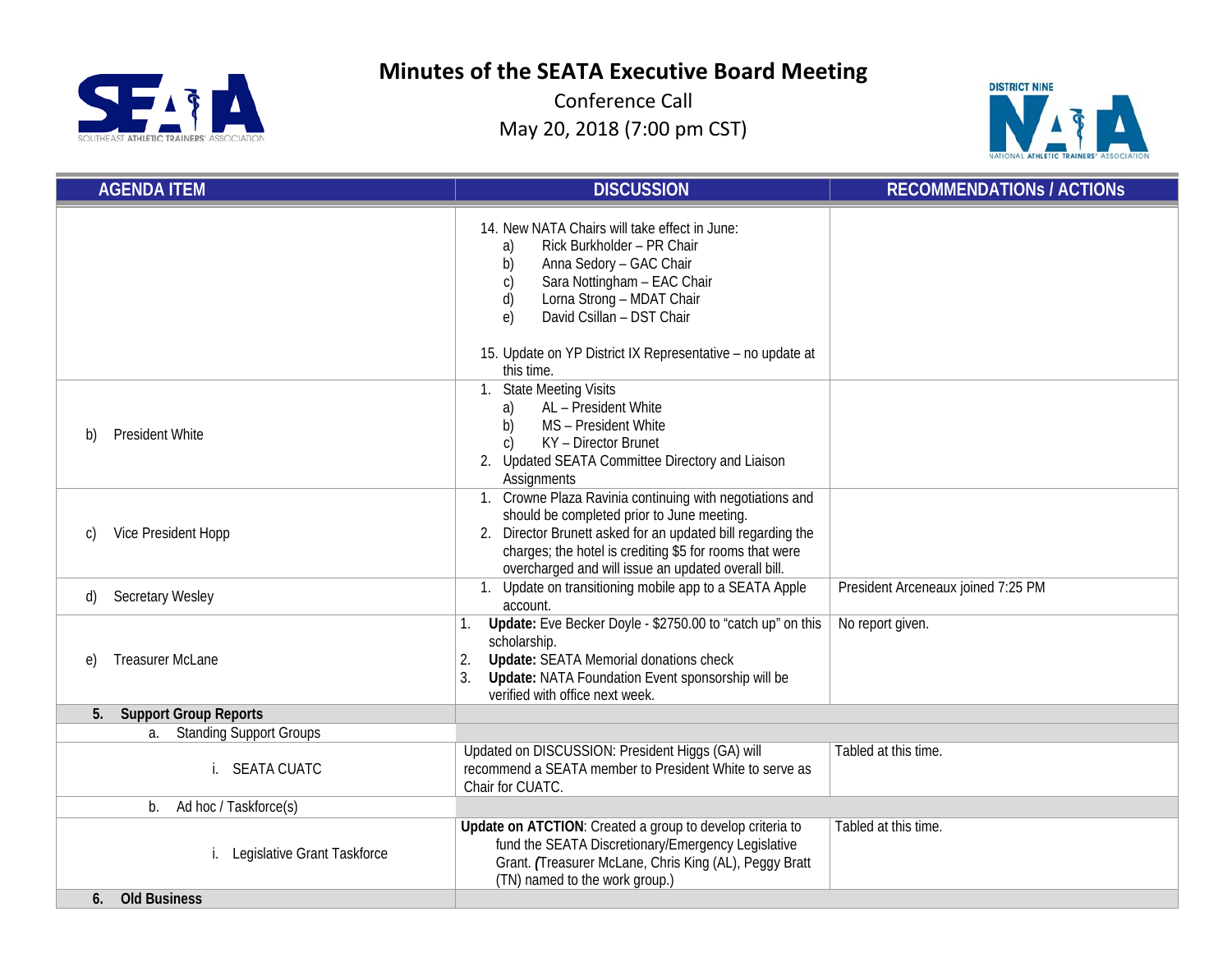



| <b>AGENDA ITEM</b>                                         | <b>DISCUSSION</b>                                                                                                                                                                                                                                                                                                                       | <b>RECOMMENDATIONS / ACTIONS</b>                                                                                                                                                                                                                                     |
|------------------------------------------------------------|-----------------------------------------------------------------------------------------------------------------------------------------------------------------------------------------------------------------------------------------------------------------------------------------------------------------------------------------|----------------------------------------------------------------------------------------------------------------------------------------------------------------------------------------------------------------------------------------------------------------------|
| SEATA SWaG (Strategic Plan) Meeting<br>a.                  | DISCUSSION: After multiple attempts to coordinate an<br>effective time for this meeting on Monday, June 24th, I do not<br>feel that this is a viable time to meet. Recommend that this<br>meeting be postponed until a good time to schedule with the<br>group.                                                                         | Tabled at this time.                                                                                                                                                                                                                                                 |
| Sharing of CEU Opportunities (White)<br>b.                 | Update on ACTION: SEATA Officers will develop a policy to<br>present to the Board. This item is still in progress.                                                                                                                                                                                                                      | Tabled at this time.                                                                                                                                                                                                                                                 |
| Innovative CEU request from Ed Kravitz<br>C.               | Update on ACTION: President White discussed this matter with<br>the Research & Ed Committee Chairs. The committee<br>does not feel that SEATA needs to pursue this matter<br>further.                                                                                                                                                   |                                                                                                                                                                                                                                                                      |
| Membership Value Document<br>d.                            | <b>ACTION: President White and Treasurer McLane will work on</b><br>membership value document                                                                                                                                                                                                                                           | Tabled at this time.                                                                                                                                                                                                                                                 |
| Policy & Procedures<br>е.                                  | ACTION: Proposed changes in P&P prior to the official version<br>and approval, should be emailed to President White and<br>cc'd to all by April 1.<br>DISCUSSION: The following policies have been revised:<br>1. Selection of state-based committee members to Tier<br>2 & 3<br>2. CUATC composition<br><b>Financial Section</b><br>3. | Tabled at this time.<br>ACTION: President White requests that members review<br>prior to June meeting.                                                                                                                                                               |
| Hotel Contracts for 2020 and 2021 (ATSS and<br>f.<br>SCMM) | Update from VP Hopp - Negotiations are continuing with<br>Crowne Plaza Ravinia and Vice President Hopp will bring<br>to the Board the final proposal.                                                                                                                                                                                   |                                                                                                                                                                                                                                                                      |
| Website transition (Wesley)<br>q.                          | Update on transition to Wix site - Sharri Jackson is continuing<br>to update our site and we will transition fully from Wild<br>Apricot for website management prior to the price<br>increase date.                                                                                                                                     |                                                                                                                                                                                                                                                                      |
| <b>New Business</b><br>4.                                  |                                                                                                                                                                                                                                                                                                                                         |                                                                                                                                                                                                                                                                      |
| Creation of a SEATA - LBGTQ+ Advisory<br>a.<br>Committee   | Discuss proposal submitted by Rebecca Lopez,<br>District IX Representative to NATA LGBTQ+ AC<br>Develop as all other Tier 2 committees                                                                                                                                                                                                  | MOTION (MS/TN): To accept the proposal; creation of<br>SEATA Committee of LGBTQ+ Committee. 3-1 (KY)<br>$-2$ (AL, FL) $-1$ (LA). Motion Failed<br>President Arceneaux had lost connection on the<br>conference call and rejoined during the next item<br>discussion. |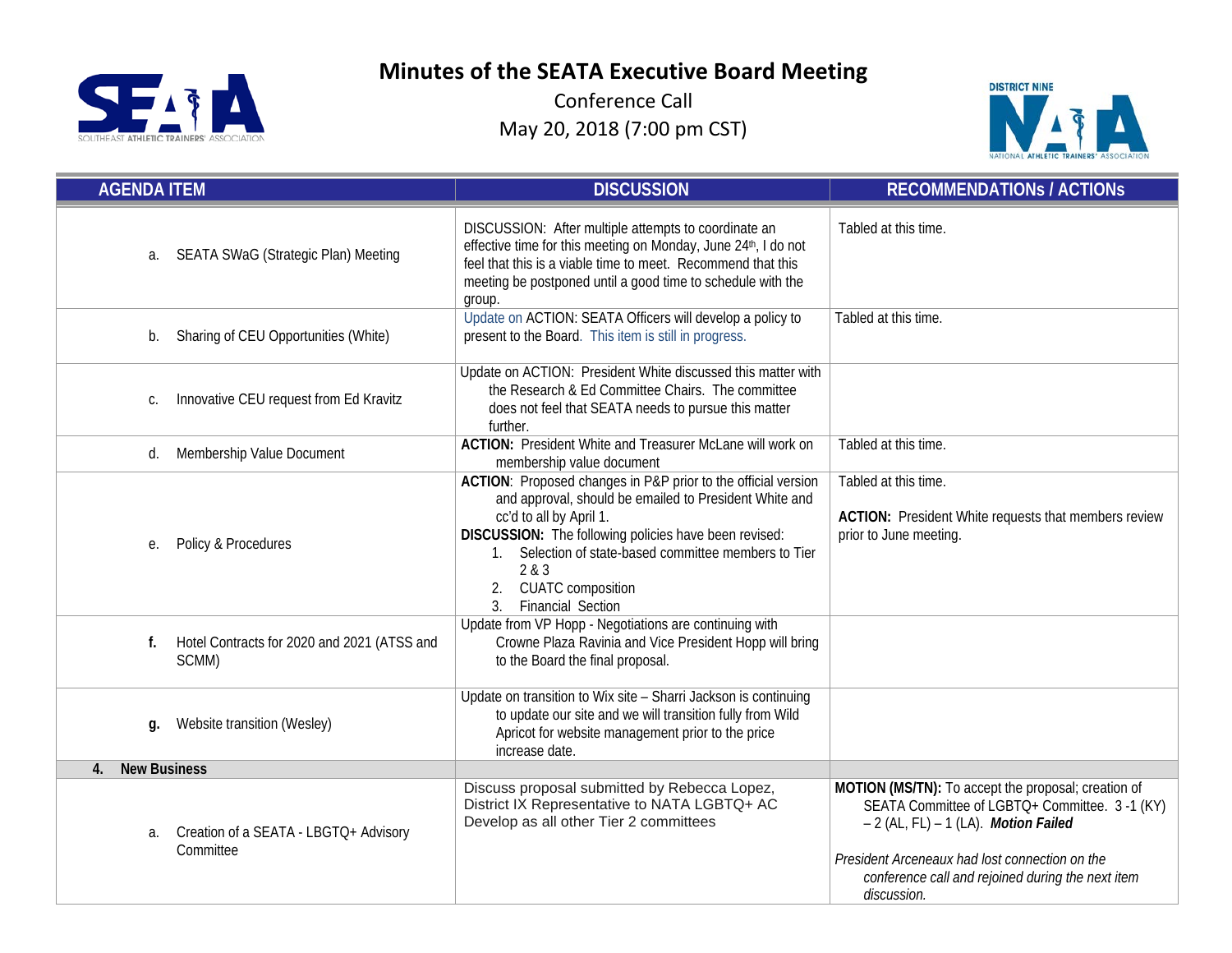



| <b>AGENDA ITEM</b>                                    | <b>DISCUSSION</b>                                                                                                                                                                                                                                                                                                     | <b>RECOMMENDATIONS / ACTIONS</b>                                                                                               |
|-------------------------------------------------------|-----------------------------------------------------------------------------------------------------------------------------------------------------------------------------------------------------------------------------------------------------------------------------------------------------------------------|--------------------------------------------------------------------------------------------------------------------------------|
|                                                       |                                                                                                                                                                                                                                                                                                                       |                                                                                                                                |
| KY Dues<br>b.                                         | DISCUSSION: Need to verify the correct amount which NATA<br>is collecting. Dues for KY are \$50.                                                                                                                                                                                                                      | ACTION: President White will follow-up with Treasurer<br>McLane.                                                               |
| Updating marketing / PR signage and displays<br>c.    | DISCUSSION: Need to update the SEATA backdrop and the<br>displays. Secretary Wesley has done some preliminary pricing<br>and would like to request a one-time line item budget not to<br>exceed \$6,000 for the purchase of new backdrops and displays<br>that can be used at the various SEATA events and functions. | MOTION (FL/MS): To approve a one-time line item of<br>\$6,000 for improving SEATA marketing items. 7-0-0-<br>0 Motion Approved |
| SEATA reimbursements and email<br>d.<br>communication | DISCUSSION: Members have contacted the SEATA President<br>concerning timely reimbursement and/or email correspondence<br>reply to emails regarding reimbursement. Treasurer McLane<br>reports having some issues with emails going into his Spam<br>Folder. Need to find a resolution to this matter.                 | Tabled until next call due to Treasurer McLane being<br>unavailable on call.                                                   |
| <b>Executive Session</b><br>e.                        |                                                                                                                                                                                                                                                                                                                       | Called at 7:53 Ended 8:51 PM<br>Treasurer McLane joined the call late during Executive<br>Session.                             |
| 7. Announcements                                      | SAVE THE DATE: SEATA EB Meeting and District IX<br>Members Meeting at NATA (New Orleans) - Wed. June<br>27th Time/Location is TBA<br>Marriott 12-2 is tentatively scheduled; 5:30-6:30 PM is District<br>Meeting                                                                                                      |                                                                                                                                |
|                                                       | President Nason - Regional Coordinator for Third Party<br>Reimbursement Initiative - looking for an individual to be<br>a point of contact from each state. Regulatory Document<br>will be available to all NATA members; will be a<br>presentation at SLF with matching grant of up to \$10,000.                     |                                                                                                                                |
|                                                       | President Arceneaux - payment will need to be made this week<br>for the NATA Board gifts.                                                                                                                                                                                                                             | Treasurer McLane will be getting this paid this week.                                                                          |
| 8. Adjournment                                        | Meeting adjourned at: (LA/AL) 9:01 PM                                                                                                                                                                                                                                                                                 |                                                                                                                                |